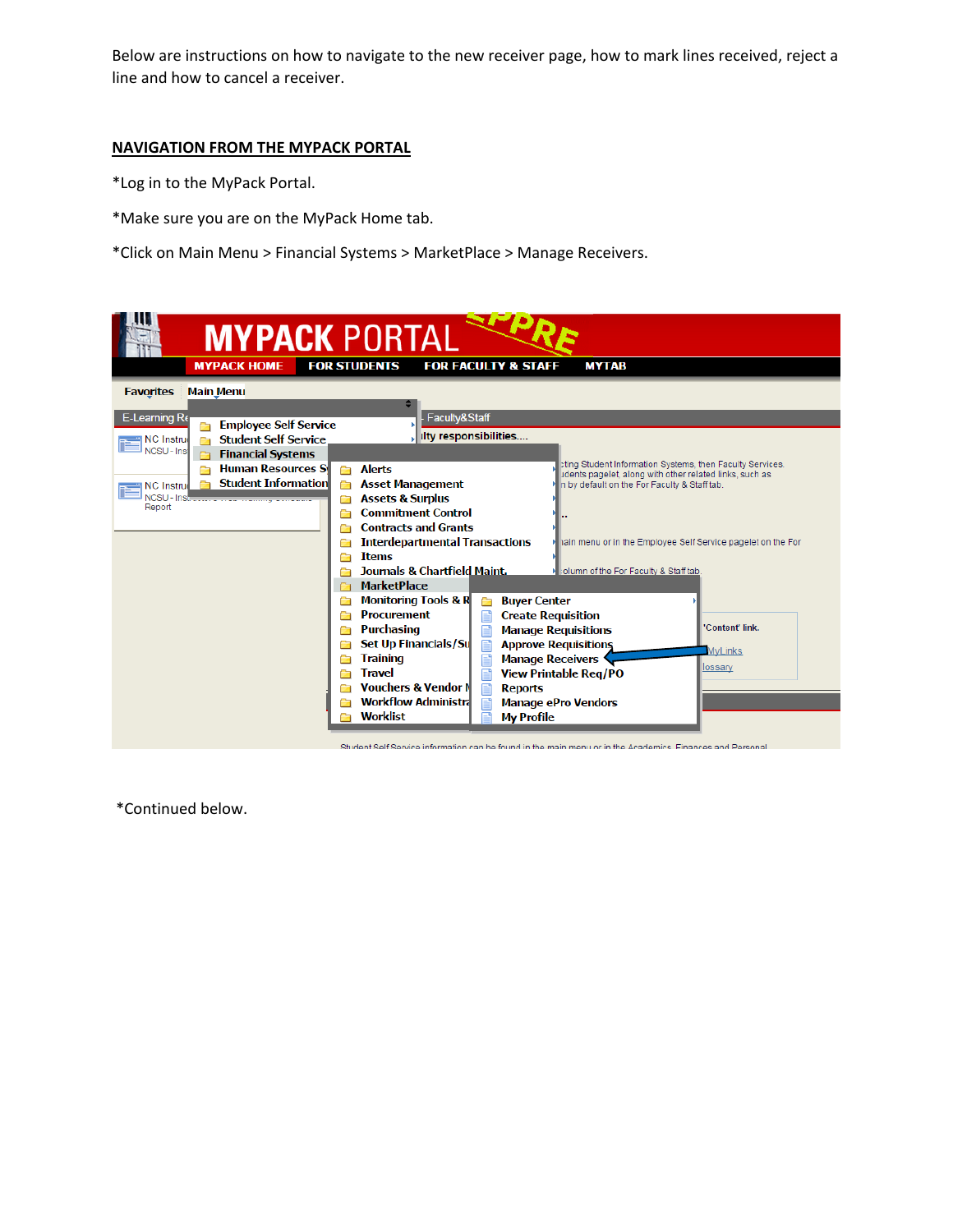# **NAVIGATION FROM MANAGE REQUISITIONS**

\*From the Manage Requisitions page, choose the order that you want to mark received.

\*Click on the drop down box at the far right of the order line.

\*Click on the Manage Receiver option and click the Go button.

| <b>Favorites</b>              | <b>Financial Systems</b><br><b>Main Menu</b>                                                                                                                                                                        | <b>MarketPlace</b>              | <b>Manage Requisitions</b> |                           |                       |                   |
|-------------------------------|---------------------------------------------------------------------------------------------------------------------------------------------------------------------------------------------------------------------|---------------------------------|----------------------------|---------------------------|-----------------------|-------------------|
| <b>Manage Requisitions</b>    |                                                                                                                                                                                                                     |                                 |                            |                           |                       |                   |
| ▼ Search Requisitions         |                                                                                                                                                                                                                     |                                 |                            |                           |                       |                   |
|                               | To locate requisitions, edit the criteria below and click the Search button.                                                                                                                                        |                                 |                            |                           |                       |                   |
| <b>Business Unit:</b>         | NCSU <sub>1</sub>                                                                                                                                                                                                   | <b>Requisition Name:</b>        |                            |                           |                       |                   |
| <b>Requisition ID:</b>        |                                                                                                                                                                                                                     | <b>Request Status:</b>          |                            | 7                         | Dept Begins With:     |                   |
| Date From:                    | 11/01/2014<br>E                                                                                                                                                                                                     | Date To:                        | 06/23/2015                 | BU                        | Project ID:           |                   |
| Requester:                    | <b>AFHARVEL</b><br>$\mathsf Q$                                                                                                                                                                                      | PO ID:                          |                            | $\mathsf Q$               |                       |                   |
| Search<br><b>Requisitions</b> | Clear<br>To view the lifespan and line items for a requisition, click the Expand triangle icon:<br>To edit or perform another action on a requisition, make a selection from the Action dropdown list and click Go. |                                 |                            | $\triangleright$          |                       | Download to Excel |
| <b>RealD</b>                  | <b>Requisition Name</b>                                                                                                                                                                                             | <b>Purchase Order</b>           | <b>PO Type</b><br>Date     | <b>Status</b>             | <b>Total</b>          |                   |
| D<br>0000326643               | McMaster Carr Supply Co                                                                                                                                                                                             | 0000365356<br>NCSU <sub>1</sub> | <b>MP</b><br>01/15/2015    | <b>Partially Received</b> | 80.89 Select Action>  | ۷<br>Go           |
| D<br>0000326594               | Machine & Welding Suppl                                                                                                                                                                                             | 0000365321<br>NCSU1             | MP<br>01/15/2015           | Received                  | 357.60 Select Action> | Go                |
| D<br>0000326591               | Machine & Welding Suppl                                                                                                                                                                                             | NCSU <sub>1</sub><br>0000365320 | <b>MP</b><br>01/15/2015    | Partially Received        | 715.20 Select Action> | ۷.<br>Go          |
| D<br>0000325375               | McMaster Carr Supply Co                                                                                                                                                                                             | 0000364202<br>NCSU1             | MP<br>01/08/2015           | Partially Received        | 19.23 Select Action>  | Go                |
| D<br>0000325371               | McMaster Carr Supply Co                                                                                                                                                                                             | NCSU <sub>1</sub><br>0000364201 | <b>MP</b><br>01/08/2015    | PO(s) Dispatched          | 179.00 Select Action> | Go                |

| Search              | Clear                   |                                                                                                                                                                                                            |             |                           |                                                       |
|---------------------|-------------------------|------------------------------------------------------------------------------------------------------------------------------------------------------------------------------------------------------------|-------------|---------------------------|-------------------------------------------------------|
| <b>Requisitions</b> |                         |                                                                                                                                                                                                            |             |                           |                                                       |
|                     |                         | To view the lifespan and line items for a requisition, click the Expand triangle icon:<br>To edit or perform another action on a requisition, make a selection from the Action dropdown list and click Go. |             |                           | Download to Excel                                     |
| <b>Reg ID</b>       | <b>Requisition Name</b> | <b>Purchase Order</b><br>PO Type                                                                                                                                                                           | <b>Date</b> | <b>Status</b>             | <b>Total</b>                                          |
| 0000326643          | McMaster Carr Supply Co | 0000365356<br>MP<br>NCSU <sub>1</sub>                                                                                                                                                                      | 01/15/2015  | <b>Partially Received</b> | 80.89 <select action=""><br/>Go</select>              |
| 0000326594          | Machine & Welding Suppl | 0000365321<br>МP<br>NCSU <sub>1</sub>                                                                                                                                                                      | 01/15/2015  | Received                  | 357.60 Select Action><br>Go                           |
| 0000326591          | Machine & Welding Suppl | 0000365320<br>NCSU <sub>1</sub><br>MP                                                                                                                                                                      | 01/15/2015  | <b>Partially Received</b> | 715.20 Select Action><br>$\blacksquare$<br>Go         |
| 0000325375          | McMaster Carr Supply Co | 0000364202<br>MP<br>NCSU1                                                                                                                                                                                  | 01/08/2015  | <b>Partially Received</b> | 19.23 Select Action><br>$\overline{\mathbf{v}}$<br>Go |
| 0000325371          | McMaster Carr Supply Co | MP<br>NCSU <sub>1</sub><br>0000364201                                                                                                                                                                      | 01/08/2015  | PO(s) Dispatched          | 179.00 Manage Receivers v<br>Go                       |
|                     |                         |                                                                                                                                                                                                            |             |                           |                                                       |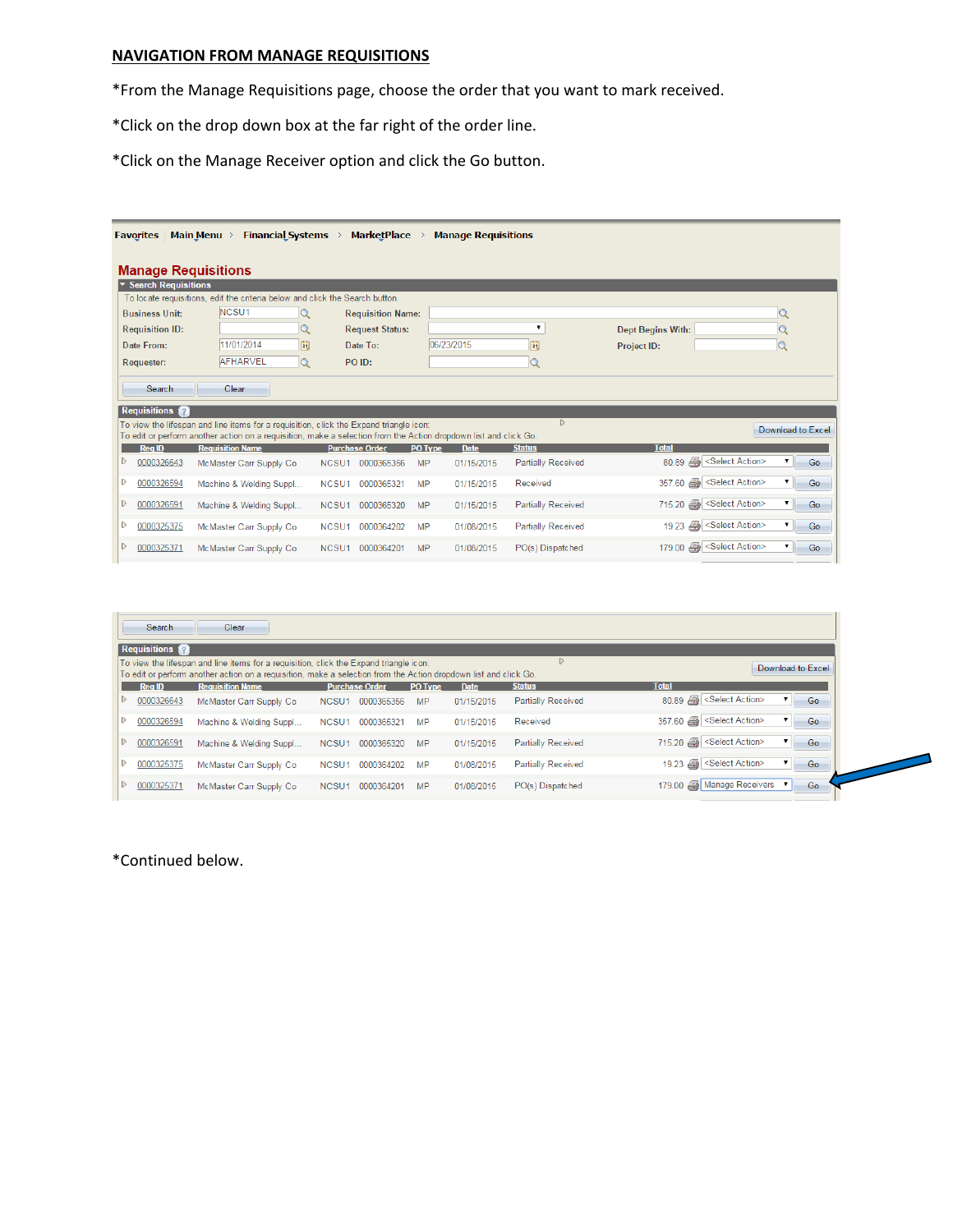### **CREATE RECEIVER**

\*When you arrive at the Manage Receivers page, all orders that require receiving will be listed.

\*At the Manage Receivers page, you will find search fields if you need to search for a specific order or subset of orders.

\*Find the order that you want to mark received and click on the triangle to the left of the order. All lines that require a receiver will open.

\*Choose the date for the receiver, and enter the quantity that was accepted for each line. Only enter quantities or line items that were in the shipment. Do not mark items that were not shipped.

\*Click the Save & Create Receipt button. You will receive a pop up window with your receiver number.

|   | <b>Favorites</b> Main Menu >                           | <b>Financial Systems</b>          | <b>MarketPlace</b>                                                            |                 | <b>Manage Receivers</b> |                           |                               |                          |                   |                                   |
|---|--------------------------------------------------------|-----------------------------------|-------------------------------------------------------------------------------|-----------------|-------------------------|---------------------------|-------------------------------|--------------------------|-------------------|-----------------------------------|
|   | <b>Manage Receivers</b>                                |                                   |                                                                               |                 |                         |                           |                               |                          |                   |                                   |
|   | <b>Manage Receivers</b><br><b>Receiver Search Page</b> |                                   |                                                                               |                 |                         |                           |                               |                          |                   |                                   |
|   | <b>Business Unit:</b>                                  | NCSU1<br>$\alpha$                 | <b>Requisition Name:</b>                                                      |                 | $\Omega$                | <b>6 Digit Dept From:</b> |                               | $\Omega$                 | 6 Digit Dept To:  | Q                                 |
|   | <b>Requisition ID:</b><br>PO ID:                       | $\alpha$<br>Q                     | Project ID:<br><b>Requester:</b><br><b>PO Receipt Status:</b>                 | <b>MLOBRIEN</b> | $\alpha$<br>$\alpha$    | 2 Digit Dept ID:          | <b>MarketPlace Vendor ID:</b> | $\mathsf Q$<br>$\alpha$  |                   |                                   |
|   | <b>Receipt ID:</b>                                     | Q                                 |                                                                               |                 |                         | PO Date From:             |                               | 06/18/2015<br>51         | PO Date to:       | 06/25/2015<br>FÜ                  |
|   | Search                                                 | <b>New Receiver Instructions</b>  |                                                                               |                 |                         |                           |                               |                          |                   |                                   |
|   |                                                        |                                   | To view the PO lines the meed to be received, click the Expand triangle icon: |                 | <b>Received Date:</b>   |                           | 間                             | Save & Create Receipt    | Download to Excel | <b>Expand All</b><br>Collapse All |
|   |                                                        | <b>Requisition Name</b>           | <b>Vendor Name</b>                                                            |                 | <b>Purchase Order</b>   | PO Type                   | <b>Date</b>                   | <b>PO Receipt Status</b> | <b>Total</b>      |                                   |
|   | 0000225137                                             | <b>Testing Staples Janitorial</b> | STAPLESINC-001                                                                |                 | 0000266461              | MP                        | 02/28/2013                    | Partial                  | 48.28             |                                   |
| D | 0000225574                                             | Test National Welders #2          | NATIONALWE-001                                                                |                 | 0000266916              | <b>MP</b>                 | 03/04/2013                    | Not Recyd                | 2.39              |                                   |

| Search                |                         | <b>New Receiver Instructions</b>                                               |                    |                       |           |                     |                          |                                                               |                   |                                          |
|-----------------------|-------------------------|--------------------------------------------------------------------------------|--------------------|-----------------------|-----------|---------------------|--------------------------|---------------------------------------------------------------|-------------------|------------------------------------------|
|                       |                         | To view the PO lines that need to be received, click the Expand triangle icon: |                    | <b>Received Date:</b> |           | Ħ                   | Save & Create Receipt    |                                                               | Download to Excel | <b>Expand All</b><br><b>Collapse All</b> |
| <b>Reg ID</b>         | <b>Requisition Name</b> |                                                                                | <b>Vendor Name</b> | <b>Purchase Order</b> | PO Type   | <b>Date</b>         | <b>PO Receipt Status</b> | <b>Total</b>                                                  |                   |                                          |
| 0<br>0000225137       |                         | <b>Testing Staples Janitorial</b>                                              | STAPLESINC-001     | 0000266461            | <b>MP</b> | 02/28/2013          | Partial                  | 48.28                                                         |                   |                                          |
| Receiver:             | <b>MLOBRIEN</b>         |                                                                                |                    |                       |           |                     |                          |                                                               |                   |                                          |
|                       | PO Line Information     |                                                                                |                    |                       |           |                     |                          | Personalize   Find   <b>D</b>   <b>II</b> First 1 of 1   Last |                   |                                          |
| Line<br><b>Number</b> | <b>Vendor Item ID</b>   | <b>Description</b>                                                             |                    | Qtv PO                |           | <b>Qtv Received</b> | <b>Qtv Rejected</b>      | <b>Qtv Accept</b>                                             | <b>Qty Reject</b> |                                          |
| $\overline{2}$        | 889393                  | Ambitex® Latex Disposable Powd                                                 |                    | 1.0000                |           |                     |                          |                                                               |                   |                                          |
|                       |                         |                                                                                |                    | ---------             |           |                     | $\cdots$                 |                                                               |                   |                                          |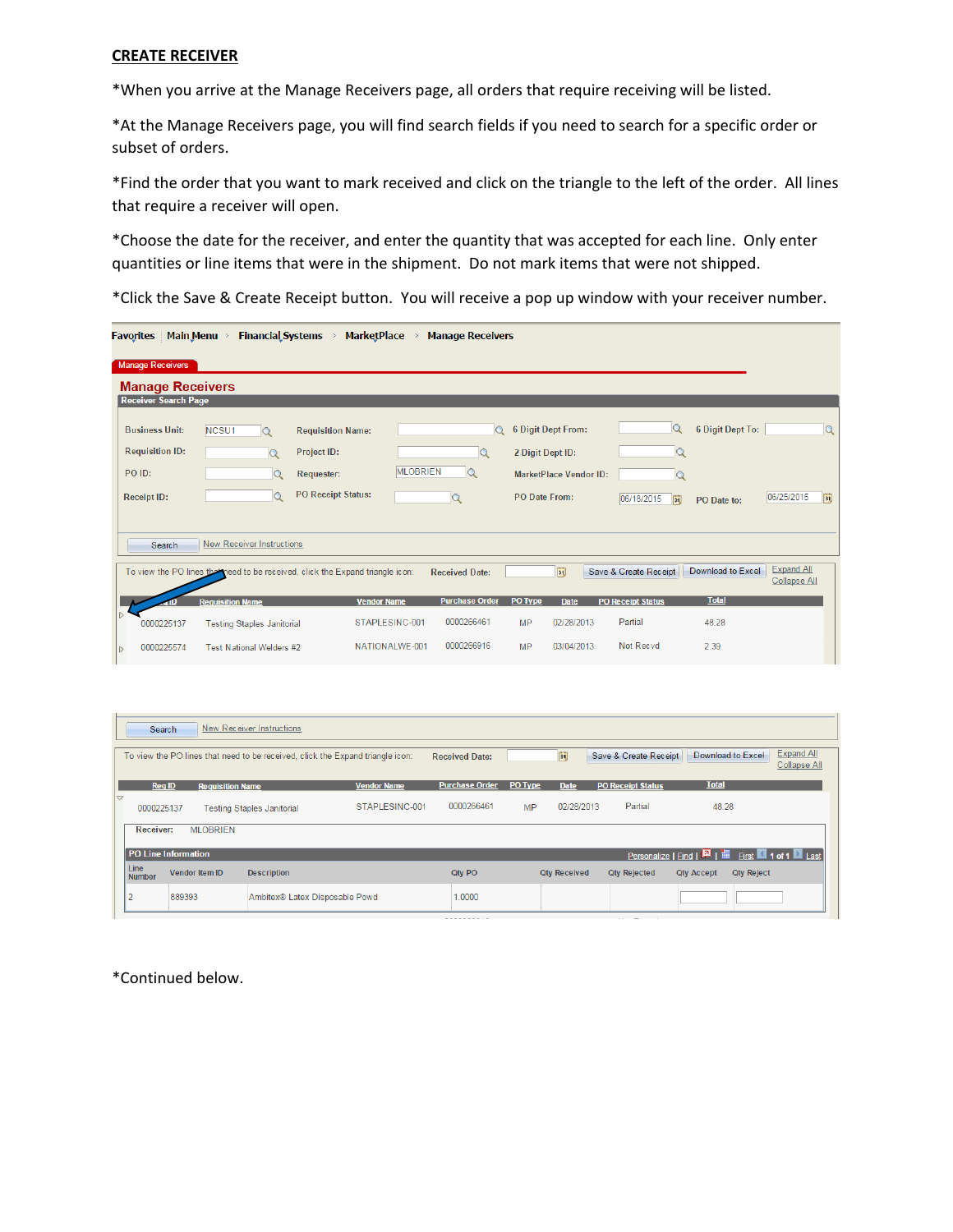|                       | Search              |                         | New Receiver Instructions                                                      |                    |                       |           |   |      |         |         |          |                       |                        |   |     |                                                |                                   |  |
|-----------------------|---------------------|-------------------------|--------------------------------------------------------------------------------|--------------------|-----------------------|-----------|---|------|---------|---------|----------|-----------------------|------------------------|---|-----|------------------------------------------------|-----------------------------------|--|
|                       |                     |                         | To view the PO lines that need to be received, click the Expand triangle icon: |                    | <b>Received Date:</b> |           | Ħ |      |         |         |          | Save & Create Receipt |                        |   | 図   | Download to Excel                              | Expand All<br><b>Collapse All</b> |  |
|                       | <b>Req ID</b>       | <b>Requisition Name</b> |                                                                                | <b>Vendor Name</b> | <b>Purchase Order</b> | PO Type   |   | June |         | ▼       |          | 2015                  |                        | ▼ | tal |                                                |                                   |  |
|                       | 0000225137          |                         | <b>Testing Staples Janitorial</b>                                              | STAPLESINC-001     | 0000266461            | <b>MP</b> |   | s    |         |         | W<br>3   | 4                     | $F-S$<br>5.            | 6 |     | 48.28                                          |                                   |  |
|                       | Receiver:           | <b>MLOBRIEN</b>         |                                                                                |                    |                       |           |   | 14   | 8<br>15 | 9<br>16 | 10<br>17 | 11<br>18              | $12 \quad 13$<br>19 20 |   |     |                                                |                                   |  |
|                       | PO Line Information |                         |                                                                                |                    |                       |           |   | 21   | 22      | 23 24   |          | 25                    | 26 27                  |   |     | <b>III</b> First <b>1</b> 1 of 1 <b>2</b> Last |                                   |  |
| Line<br><b>Number</b> |                     | <b>Vendor Item ID</b>   | <b>Description</b>                                                             |                    | <b>Qtv PO</b>         | Qtv       |   | 28   | 29 30   |         |          |                       |                        |   |     | <b>Qty Reject</b>                              |                                   |  |
|                       |                     | 889393                  | Ambitex® Latex Disposable Powd                                                 |                    | 1.0000                |           |   |      | G       |         |          | Current Date (b)      |                        |   |     |                                                |                                   |  |

|                 | Search                |                         | New Receiver Instructions         |                                                                                |                       |           |                     |                          |                                                           |                                          |
|-----------------|-----------------------|-------------------------|-----------------------------------|--------------------------------------------------------------------------------|-----------------------|-----------|---------------------|--------------------------|-----------------------------------------------------------|------------------------------------------|
|                 |                       |                         |                                   | To view the PO lines that need to be received, click the Expand triangle icon: | <b>Received Date:</b> |           | 間                   | Save & Create Receipt    | Download to Excel                                         | <b>Expand All</b><br><b>Collapse All</b> |
|                 | <b>Req ID</b>         | <b>Requisition Name</b> |                                   | <b>Vendor Name</b>                                                             | <b>Purchase Order</b> | PO Type   | <b>Date</b>         | <b>PO Receipt Status</b> | <b>Total</b>                                              |                                          |
| $\triangledown$ | 0000225137            |                         | <b>Testing Staples Janitorial</b> | STAPLESINC-001                                                                 | 0000266461            | <b>MP</b> | 02/28/2013          | Partial                  | 48.28                                                     |                                          |
|                 | <b>Receiver:</b>      | <b>MLOBRIEN</b>         |                                   |                                                                                |                       |           |                     |                          |                                                           |                                          |
|                 |                       | PO Line Information     |                                   |                                                                                |                       |           |                     |                          | Personalize   Find   <b>D</b>   ill First <b>1</b> 1 of 1 | <b>Past</b>                              |
|                 | Line<br><b>Number</b> | <b>Vendor Item ID</b>   | <b>Description</b>                |                                                                                | <b>Qty PO</b>         |           | <b>Qtv Received</b> | <b>Qty Rejected</b>      | <b>Qty Rei</b><br><b>Qty Accept</b>                       |                                          |
|                 | z                     | 889393                  | Ambitex® Latex Disposable Powd    |                                                                                | 1.0000                |           |                     |                          |                                                           |                                          |

|                 | Search                |                         | New Receiver Instructions         |                                                                                |                       |         |                     |                          |                                                                    |                                   |
|-----------------|-----------------------|-------------------------|-----------------------------------|--------------------------------------------------------------------------------|-----------------------|---------|---------------------|--------------------------|--------------------------------------------------------------------|-----------------------------------|
|                 |                       |                         |                                   | To view the PO lines that need to be received, click the Expand triangle icon: | <b>Received Date:</b> |         | 間                   |                          | Save & Create Recerci Download to Excel                            | <b>Expand All</b><br>Collapse All |
|                 | <b>Reg ID</b>         | <b>Requisition Name</b> |                                   | <b>Vendor Name</b>                                                             | <b>Purchase Order</b> | PO Type | <b>Date</b>         | <b>PO Receipt Status</b> | <b>Total</b>                                                       |                                   |
| $\triangledown$ | 0000225137            |                         | <b>Testing Staples Janitorial</b> | STAPLESINC-001                                                                 | 0000266461            | MP      | 02/28/2013          | Partial                  | 48.28                                                              |                                   |
|                 | Receiver:             | <b>MLOBRIEN</b>         |                                   |                                                                                |                       |         |                     |                          |                                                                    |                                   |
|                 | PO Line Information   |                         |                                   |                                                                                |                       |         |                     |                          | Personalize   Find   <b>EL</b>   <b>EL   First   1 of 1   Last</b> |                                   |
|                 | Line<br><b>Number</b> | <b>Vendor Item ID</b>   | <b>Description</b>                |                                                                                | Qty PO                |         | <b>Qty Received</b> | <b>Qty Rejected</b>      | <b>Qty Reject</b><br><b>Qty Accept</b>                             |                                   |
|                 | $\overline{2}$        | 889393                  | Ambitex® Latex Disposable Powd    |                                                                                | 1.0000                |         |                     |                          |                                                                    |                                   |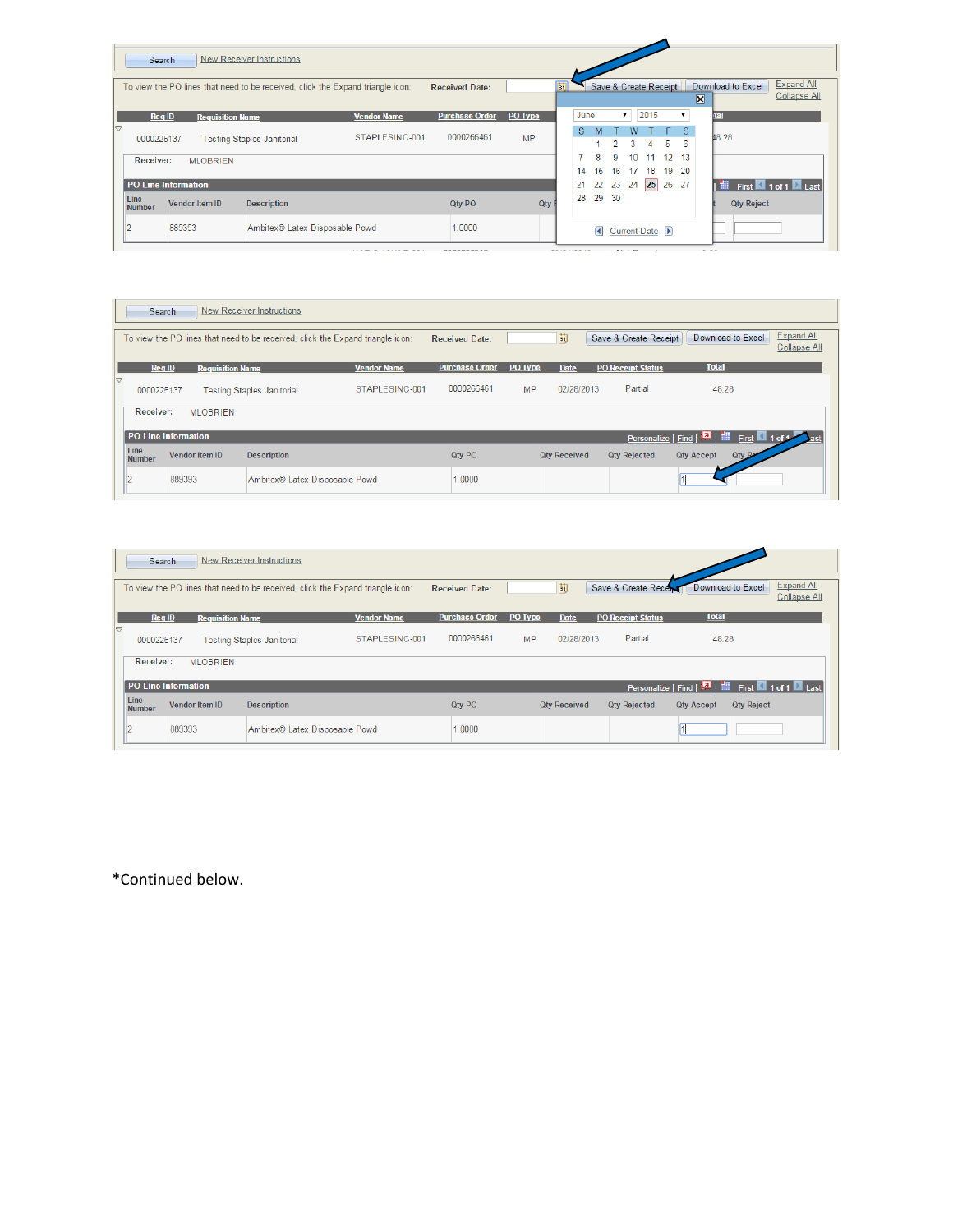#### **REJECT RECEIVER**

\*If an item was canceled by you or the vendor or if a shipment was refused, you can mark the line or quantity as rejected.

\*Navigate to the Manage Receivers page.

\*Find the order that you want to mark as rejected and click on the triangle to the left of the order.

\*Choose the date for the receiver and enter the quantity that you want to mark as rejected.

\*Click the Save & Create Receipt button. You will receive a pop up window with your receiver number.

| <b>Favorites</b> Main Menu >                           |                                   |          | <b>Financial Systems</b>                                                       | <b>MarketPlace</b> | <b>Manage Receivers</b>     |               |                               |                            |                   |                                   |              |
|--------------------------------------------------------|-----------------------------------|----------|--------------------------------------------------------------------------------|--------------------|-----------------------------|---------------|-------------------------------|----------------------------|-------------------|-----------------------------------|--------------|
| <b>Manage Receivers</b>                                |                                   |          |                                                                                |                    |                             |               |                               |                            |                   |                                   |              |
| <b>Manage Receivers</b><br><b>Receiver Search Page</b> |                                   |          |                                                                                |                    |                             |               |                               |                            |                   |                                   |              |
|                                                        |                                   |          |                                                                                |                    |                             |               |                               |                            |                   |                                   |              |
| <b>Business Unit:</b>                                  | NCSU1                             | $\alpha$ | <b>Requisition Name:</b>                                                       |                    |                             | Q             | 6 Digit Dept From:            | $\Omega$                   | 6 Digit Dept To:  |                                   | $\mathsf{Q}$ |
| <b>Requisition ID:</b>                                 |                                   | $\alpha$ | Project ID:                                                                    |                    | Q                           |               | 2 Digit Dept ID:              | $\alpha$                   |                   |                                   |              |
| PO ID:                                                 |                                   | $\circ$  | <b>Requester:</b>                                                              |                    | <b>MLOBRIEN</b><br>$\Omega$ |               | <b>MarketPlace Vendor ID:</b> | Q                          |                   |                                   |              |
| <b>Receipt ID:</b>                                     |                                   | $\alpha$ | <b>PO Receipt Status:</b>                                                      |                    | Q                           | PO Date From: |                               | 06/18/2015<br>$\boxed{31}$ | PO Date to:       | 06/25/2015                        | 31           |
|                                                        |                                   |          |                                                                                |                    |                             |               |                               |                            |                   |                                   |              |
| Search                                                 | <b>New Receiver Instructions</b>  |          |                                                                                |                    |                             |               |                               |                            |                   |                                   |              |
|                                                        |                                   |          | To view the PO lines that need to be received, click the Expand triangle icon: |                    | <b>Received Date:</b>       |               | 間                             | Save & Create Receipt      | Download to Excel | <b>Expand All</b><br>Collapse All |              |
|                                                        | <b>Requisition Name</b>           |          |                                                                                | <b>Vendor Name</b> | <b>Purchase Order</b>       | PO Type       | <b>Date</b>                   | <b>PO Receipt Status</b>   | <b>Total</b>      |                                   |              |
| 0000225137                                             | <b>Testing Staples Janitorial</b> |          |                                                                                | STAPLESINC-001     | 0000266461                  | <b>MP</b>     | 02/28/2013                    | Partial                    | 48.28             |                                   |              |
| 0000225574<br>$\triangleright$                         | Test National Welders #2          |          |                                                                                | NATIONALWE-001     | 0000266916                  | <b>MP</b>     | 03/04/2013                    | Not Recyd                  | 2.39              |                                   |              |

|                 | Search                |                         | New Receiver Instructions         |                                                                                |                       |                |                     |                          |                   |                                          |
|-----------------|-----------------------|-------------------------|-----------------------------------|--------------------------------------------------------------------------------|-----------------------|----------------|---------------------|--------------------------|-------------------|------------------------------------------|
|                 |                       |                         |                                   | To view the PO lines that need to be received, click the Expand triangle icon: | <b>Received Date:</b> | 06/25/2015   前 |                     | Save & Create Receipt    | Download to Excel | <b>Expand All</b><br><b>Collapse All</b> |
|                 | <b>Req ID</b>         | <b>Requisition Name</b> |                                   | <b>Vendor Name</b>                                                             | <b>Purchase Order</b> | PO Type        | <b>Date</b>         | <b>PO Receipt Status</b> | <b>Total</b>      |                                          |
| $\triangledown$ | 0000225137            |                         | <b>Testing Staples Janitorial</b> | STAPLESINC-001                                                                 | 0000266461            | <b>MP</b>      | 02/28/2013          | Partial                  | 48.28             |                                          |
|                 | <b>Receiver:</b>      | <b>MLOBRIEN</b>         |                                   |                                                                                |                       |                |                     |                          |                   |                                          |
|                 |                       | PO Line Information     |                                   |                                                                                |                       |                |                     |                          |                   |                                          |
|                 | Line<br><b>Number</b> | <b>Vendor Item ID</b>   | <b>Description</b>                |                                                                                | Qty PO                |                | <b>Qty Received</b> | <b>Qty Rejected</b>      | <b>Qty Accept</b> | <b>Qty Reject</b>                        |
|                 |                       | 889393                  | Ambitex® Latex Disposable Powd    |                                                                                | 1.0000                |                |                     |                          |                   |                                          |

|                  | Search                |                         | New Receiver Instructions                                                      |                    |                       |               |                     |                          |                                                                    |                                          |
|------------------|-----------------------|-------------------------|--------------------------------------------------------------------------------|--------------------|-----------------------|---------------|---------------------|--------------------------|--------------------------------------------------------------------|------------------------------------------|
|                  |                       |                         | To view the PO lines that need to be received, click the Expand triangle icon: |                    | <b>Received Date:</b> | 06/25/2015  司 |                     |                          | Save & Create Receipt Download to Excel                            | <b>Expand All</b><br><b>Collapse All</b> |
|                  | <b>Req ID</b>         | <b>Requisition Name</b> |                                                                                | <b>Vendor Name</b> | <b>Purchase Order</b> | PO Type       | <b>Date</b>         | <b>PO Receipt Status</b> | <b>Total</b>                                                       |                                          |
| $\triangleright$ | 0000225137            |                         | <b>Testing Staples Janitorial</b>                                              | STAPLESINC-001     | 0000266461            | <b>MP</b>     | 02/28/2013          | Partial                  | 48.28                                                              |                                          |
|                  | Receiver:             | <b>MLOBRIEN</b>         |                                                                                |                    |                       |               |                     |                          |                                                                    |                                          |
|                  | PO Line Information   |                         |                                                                                |                    |                       |               |                     |                          | Personalize   Find   <b>EL</b>   <b>EL   First   1 of 1   Last</b> |                                          |
|                  | Line<br><b>Number</b> | <b>Vendor Item ID</b>   | <b>Description</b>                                                             |                    | Qty PO                |               | <b>Qty Received</b> | <b>Qty Rejected</b>      | <b>Qty Reject</b><br><b>Qty Accept</b>                             |                                          |
|                  |                       | 889393                  | Ambitex® Latex Disposable Powd                                                 |                    | 1.0000                |               |                     |                          |                                                                    |                                          |